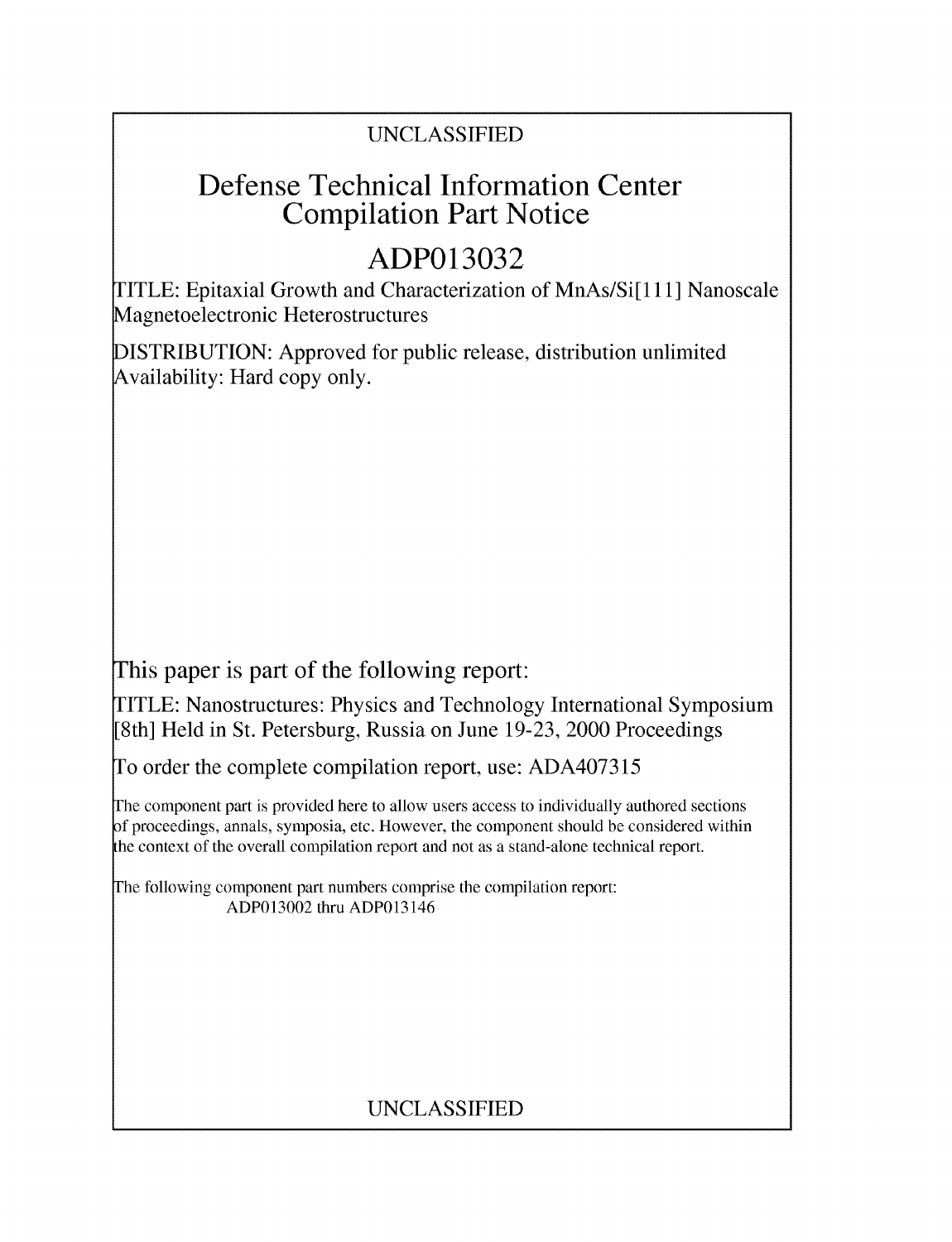## Epitaxial growth and characterization of MnAs/Si(111) nanoscale magnetoelectronic heterostructures

*A. G. Banshchikov,* R. V. Pisarev, A. A. Rzhevsky, N. S. Sokolov, Ahsan M. Nazmul<sup>+</sup> and M. Tanaka<sup>+</sup> Joffe Physico-Technical Institute, St Petersburg, Russia **T** The University of Tokyo, Bunkyo-ku, Tokyo 113-8654, Japan

Abstract. Molecular beam epitaxy was used to grow thin (6-12nm) ferromagnetic MnAs films on a Si(1 11) substrate. The characterization of the film structural and magnetic properties was carried out using X-ray, RHEED, AFM and magneto-optical methods.

### Introduction

In recent years, epitaxial ferromagnetic thin films on semiconductors have become a subject of intensive studies [1, 21. It is expected that such systems can lead to a new class of devices which integrate magnetic, semiconducting and optical properties. Ferromagnetic manganese arsenide (MnAs) films on silicon (Si) and gallium arsenide (GaAs) substrates are attractive for such applications due to excellent magnetic properties and a high Curie temperature ( $40^{\circ}$ C). Much progress has lately been made in the study of relatively thick MnAs layers [3, 41. At present, many research groups focus their efforts on the growth of nanoscale ferromagnetic films on semiconductors because these can display new spindependent kinetic and magneto-optical phenomena [5].

In this paper we report on MBE growth, epitaxial structure and magnetic characterisation of MnAs nanoscale films.

## 1. Growth

Manganese arsenide thin films having the thickness  $(6-12)$  nm were grown in a conventional  $III-V MBE$  system (ULVAC MBC-508) with a Mn effusion cell. We used  $Si(111)$  substrates with 1.5° misorientation. After chemical treatment [6] and drying in  $N_2$  gas flow, the Si substrates were introduced into the MBE growth chamber and annealed at  $\sim$ 900 $\degree$ C at As<sub>4</sub> flow for a few minutes. With the  $As<sub>4</sub>$  flow kept on, the MnAs epitaxial growth was started by supplying Mn flow. The typical growth rate was about 0.8 nm/min. The crystalline quality of the substrates and ferromagnetic film layers was monitored *in situ* by RHEED.

The structural characterization of the  $(6-12 \text{ nm})$  MnAs/Si $(111)$  samples was made by X-ray diffraction measurements ( $\theta - 2\theta$  method). The X-ray results for the B1118 film  $(d = 10 \text{ nm})$  are shown in Fig. 1. One can see MnAs $[0001]$  (at 15.5°), MnAs $[0002]$  (at  $31.3^{\circ}$ ) and MnAs[0004] (at 65.3 $^{\circ}$ ) peaks in addition to intensive Si(111) and Si(222) peaks. These peaks indicate that the film grows epitaxially in the direction of  $c$ -axis. The average thickness (d) was defined as the amount of material deposited on the Si substrate.

The surface film morphology was measured with a Digital Instruments atomic force microscope operating in the contact mode. The surface morphology features for 3 films is depicted in Fig. 2. In Fig. 2(a), the thin film B **1105** has a uniform distribution of MnAs across the substrate surface. Hexagon-like islands appear with increasing average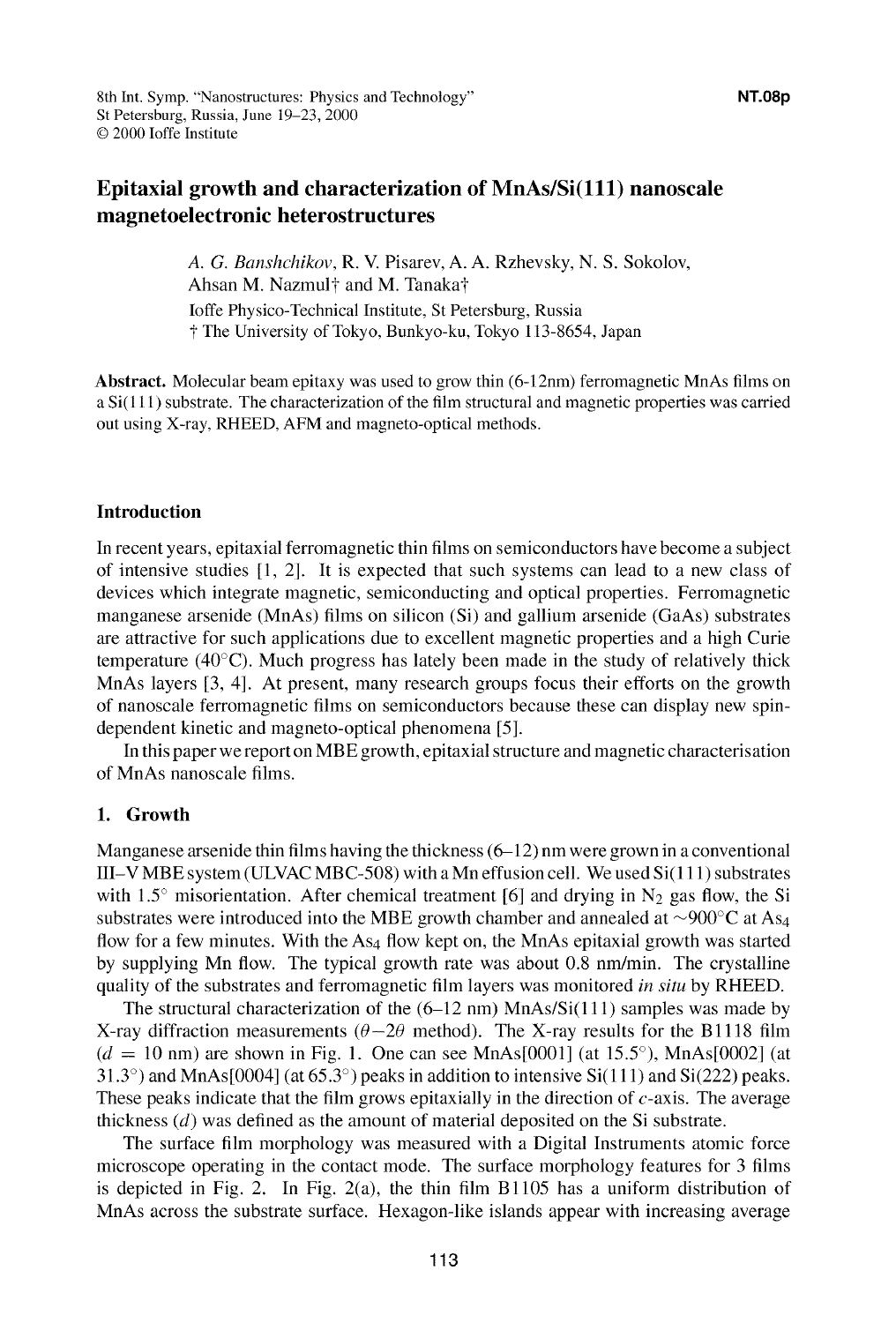

assignment of dominant peaks is shown.



Fig. 2. AFM images of MnAs films: (a) B1105 (350°C; 1.2; 6 nm), (b) B1118 (400°C; 1.2; 10 nm), (c) B 1083 (350 $^{\circ}$ C; 2.0; 12 nm). In brackets: the substrate temperature, As<sub>4</sub>-to-Mn flow ratio and the average thickness, respectively.

thickness (for **BI** 118 and B **1083),** as can be seen in Fig. 2(b),(c). In Fig. 2(b), the islands have heights up to 50 nm and lateral dimensions in the range from 50 nm to 100 nm. Figure 2(c) demonstrates a tendency for larger island sizes up to the heights of 50–100 nm.

### 2. Magneto-optical studies

The magneto-optical Kerr rotation effect was measured in the longitudinal and polar geometry **[71** when linearly polarized light was reflected by the films. The measurements were carried out at the wavelengh of 0.63  $\mu$ m (He-Ne laser) in a magnetic field up to 0.7 T at room temperature. The measurement sensitivity of rotation was  $\sim$ 5". Figure 3(a) shows the Kerr hysteresis loops measured in the longitudinal geometry in the B 1083 and B 1105 films. The loops are saturated. Figure 3(b) demonstrates the azimuth dependence of the Kerr rotation magnitude in the B 1083 film. The dependence is mostly isotropic. The measurements in the polar geometry using a solenoid to create a field of 0.05 T have shown that the value of the polar effect in different films is by about a factor of ten smaller than in the longitudinal geometry and no saturation is reached. Figure 4(a) illustrates the dependence of the longitudinal Kerr effect on the average film thickness.

#### **3.** Discussion and conclusions

The measurements of Kerr hysteresis loops clearly indicate the ferromagnetic character of the MnAs films. The azimuthal dependencies of the Kerr effect show that the films can be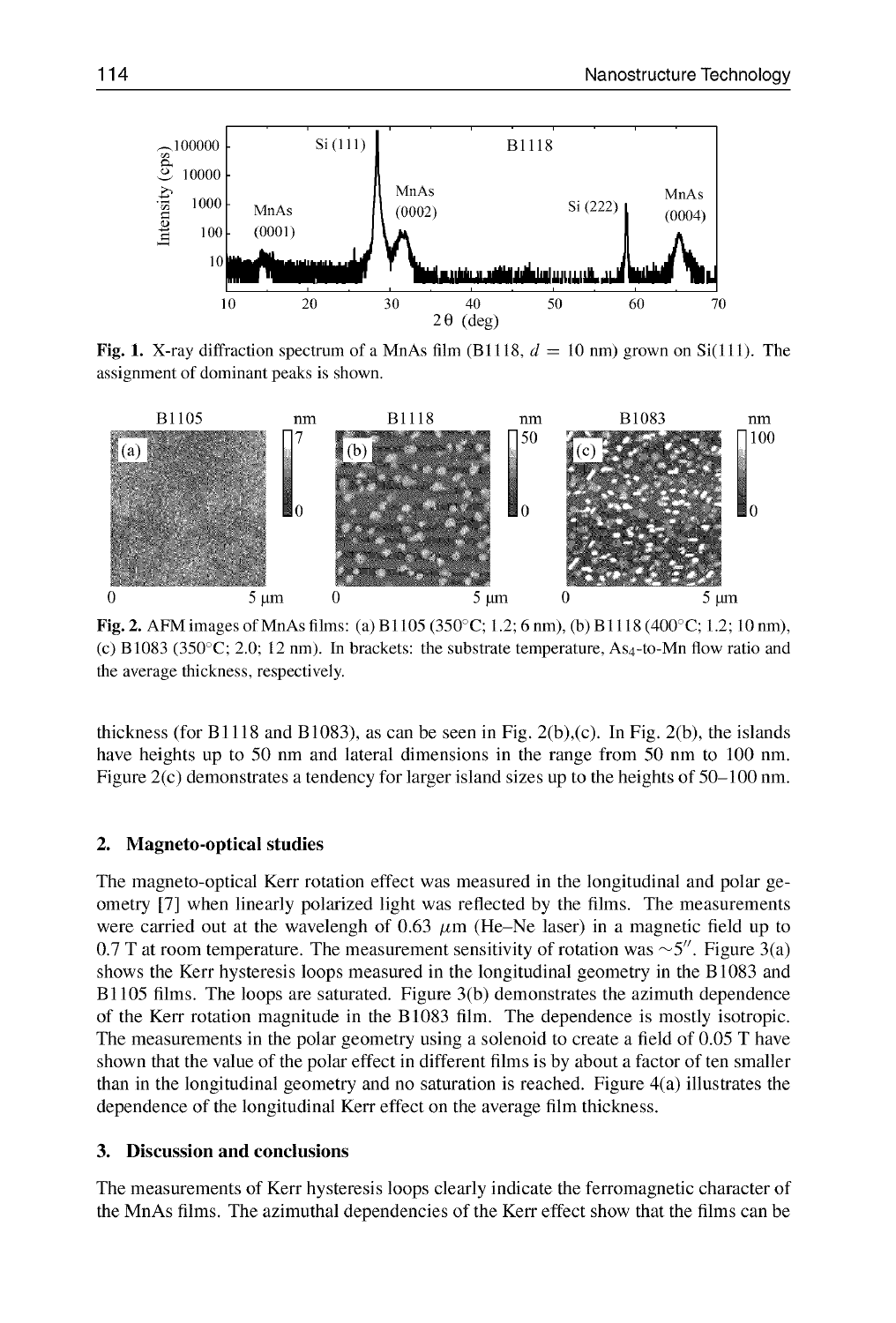

Fig. 3. (a) The Kerr hysteresis loops in the longitudinal geometry for p-polarized light at the incidence angle of  $\varphi \approx 15^{\circ}$  in the B1083 and B1105 films. (b) The azimuth dependence of the longitudinal Kerr rotation in the B 1083 film.



Fig. 4. The longitudinal Kerr rotation as a function (a) of the average film thickness; **(b)** of the total intensity of MnAs X-ray peaks.

characterized as having "easy plane" anisotropy with magnetization in the film plane. Since MnAs has the hexagonal NiAs sructure, this type of anisotropy apparently follows from the (1 11) orientation of the substrate, which provides a high epitaxial growth symmetry. The dependence presented in Fig. 4(a) can be understood taking into account the fact that the films studied are much thinner than the light penetration depth into the sample. In this case, the Kerr effect is proportional to the thickness of the magnetic layer. An analysis of the AFM images shows that the Kerr rotation magnitude depends on the film morphology. The effect is larger in films where MnAs islands display hexagon-like patterns and where the dimensions of the islands are larger. We suggest that these islands form the magnetic fraction of the film. To prove this suggestion, we have replotted the data of Fig. 4(a) as a function of the magnetic fraction evaluated from the total intensity of MnAs X-ray diffraction peaks normalized to the integral Si substrate peak intensity. The results are presented in Fig. 4(b). The data in Fig. 4(b) are well described by the linear dependence crossing the thickness axis close to zero.

Thus, we have grown thin (6-12 nm) MnAs films on Si **(I** 11) by MBE. X-ray diffraction analysis has shown that the MnAs growth plane is (0001). The film surface morphology was studied by AFM. The AFM images indicate that MnAs hexogon-like islands are formed on the Si substrate. The magneto-optical studies have shown that the films are ferromagnetic with the "easy-plane" type of anisotropy. The combined analysis of RHEED, X-ray diffraction, AFM and magneto-optical studies allows us to conclude that hexagon-like islands form